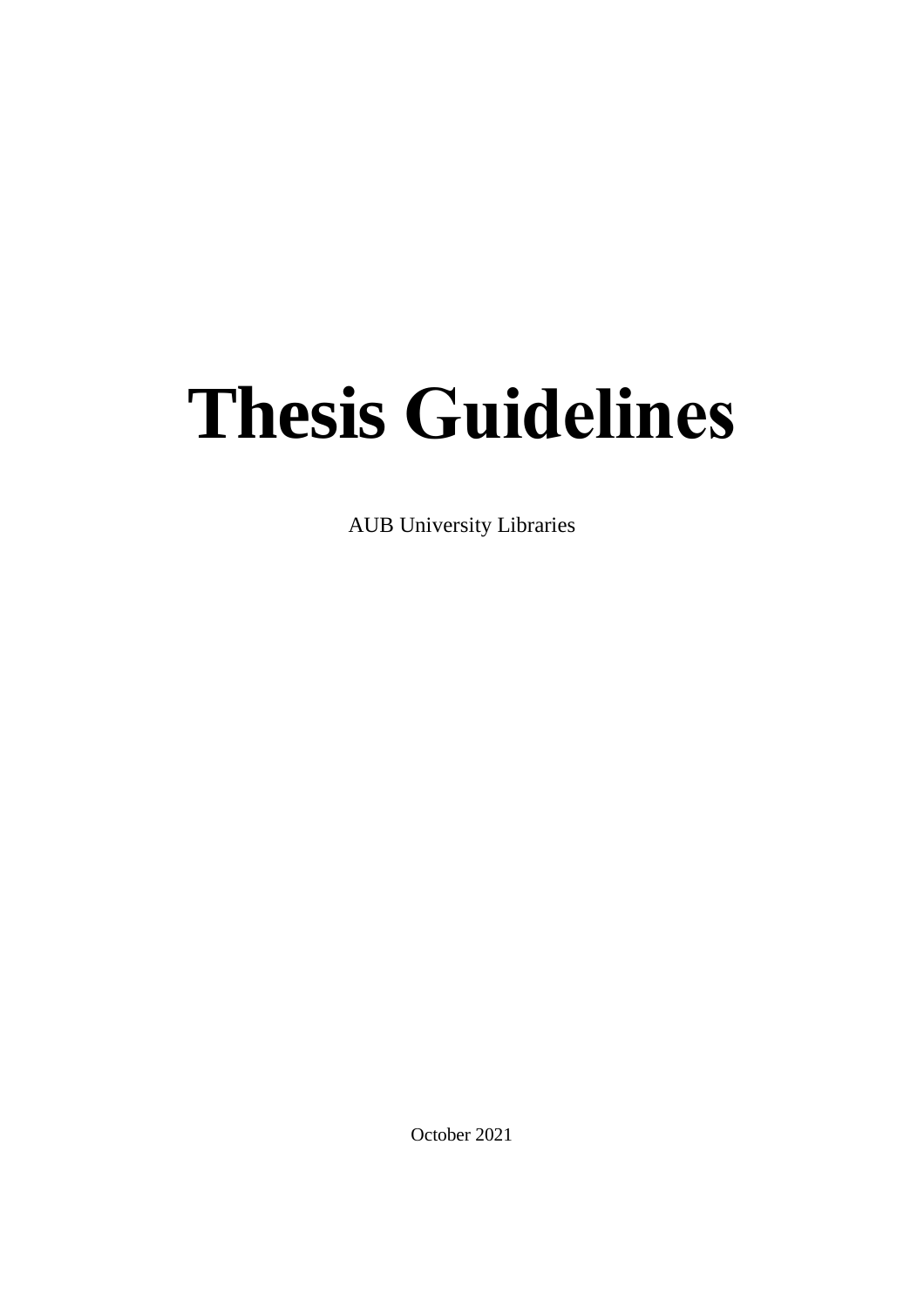# **TABLE OF CONTENTS**

| I.   |                                                  |  |
|------|--------------------------------------------------|--|
| II.  |                                                  |  |
| III. |                                                  |  |
| 1.   |                                                  |  |
| 2.   |                                                  |  |
| 3.   |                                                  |  |
| IV.  |                                                  |  |
| 1.   |                                                  |  |
| 2.   |                                                  |  |
| 3.   |                                                  |  |
| 4.   |                                                  |  |
| 5.   |                                                  |  |
| 6.   |                                                  |  |
| 7.   |                                                  |  |
| 8.   |                                                  |  |
| V.   | <b>THESIS/DISSERTATION OR PROJECT TEMPLATES7</b> |  |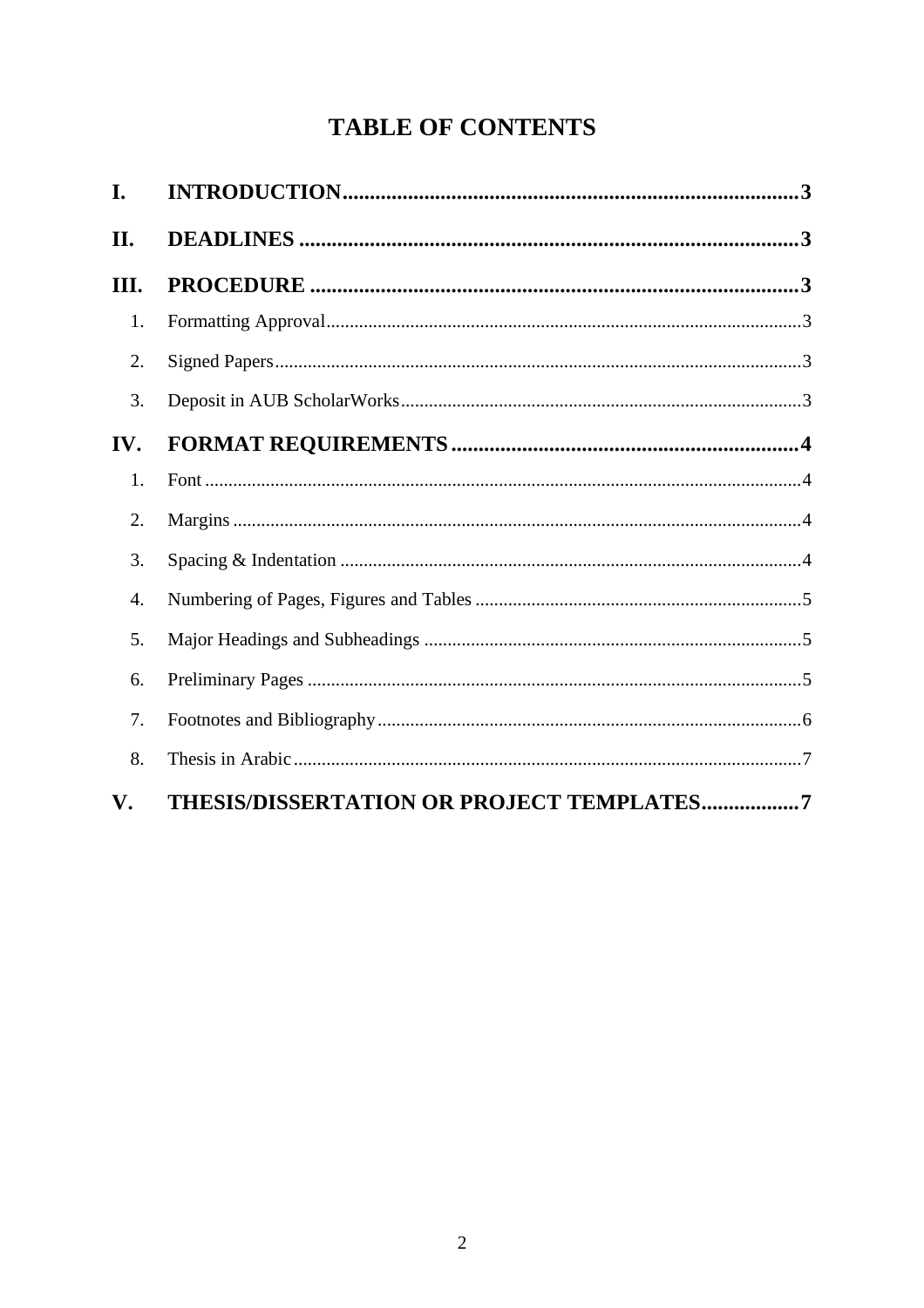# <span id="page-2-0"></span>**I. INTRODUCTION**

Depositing a copy of the thesis is a prerequisite for graduation. The following guidelines help graduate students meet the Library's requirements for depositing a thesis, dissertation or project, all thereafter referred to as "Thesis" or "Theses".

# <span id="page-2-1"></span>**II. DEADLINES**

The deadlines to deposit all Theses at the Library, as required by the Registrar, are found at the following link:

<http://www.aub.edu.lb/graduatecouncil/Pages/thesisdeadlines.aspx>

# <span id="page-2-2"></span>**III. PROCEDURE**

## <span id="page-2-3"></span>**1. Formatting Approval**

- a. Using Microsoft Word
	- e-mail to the Library a file containing the preliminary pages, table of contents, one chapter with headings, and the bibliography of the thesis to ensure that all are correctly formatted.
	- after confirmation from the Library that all is correct, e-mail the whole thesis to the Library as a Word file for final Library approval.
- b. Using Latex/Overleaf
	- e-mail to the Library the whole thesis as a PDF file for final Library approval.

# <span id="page-2-4"></span>**2. Signed Papers**

Ensure that the "Approval" page is signed by the Advisor and Committee members. Both hand and electronic signatures are accepted;

In case the advisor is signing on behalf of the Committee members, he/she is required to send an email to **[lib-thesis@aub.edu.lb](mailto:lib-thesis@aub.edu.lb)**, copying all members, for documentation purpose. Once signed, it should be added into the final PDF file of the Thesis.

# <span id="page-2-5"></span>**3. Deposit in AUB ScholarWorks**

Once formatting is approved and verification from Advisor/Department is received,

- When instructed by the Library, submit to [AUB ScholarWorks](https://aub.edu.lb.libguides.com/AUB-Scholarworks/thesis) your final Thesis document as PDF which must **include the signed Release and Approval Forms**.
- Put in the **Release Form** the date of deposit in AUB ScholarWorks.

Upon successful deposit of the digital copy of the Thesis in AUB ScholarWorks, a confirmation will be sent by the Library to the Office of the Registrar and to the student.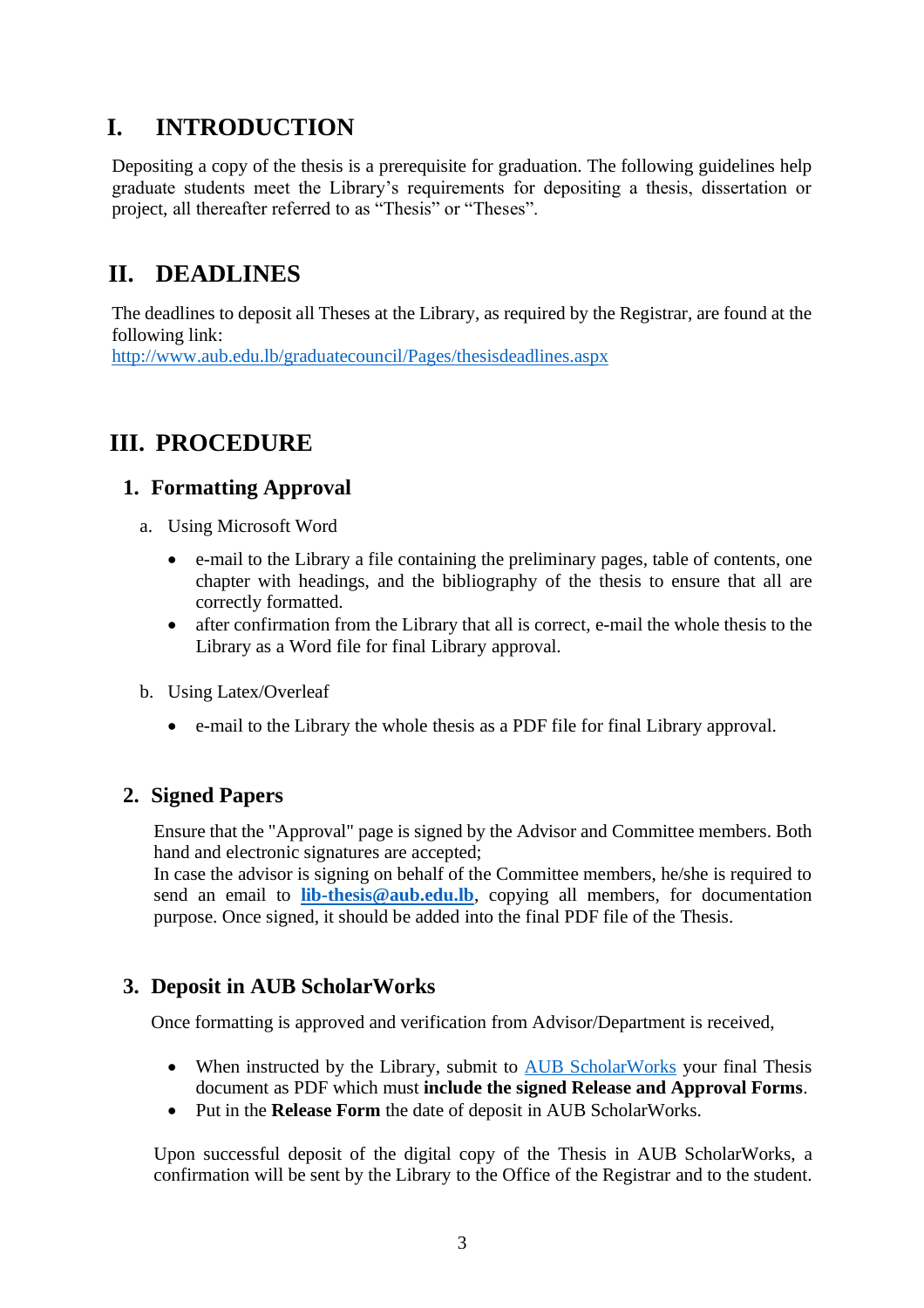# <span id="page-3-0"></span>**IV. FORMAT REQUIREMENTS**

To save yourself a lot of formatting, download and use the templates at the end of this document. Word and LaTeX templates are available, depending on the requirements of your Department. The guidelines are listed below:

## <span id="page-3-1"></span>**1. Font**

a. Types

Please use "Times New Roman" typeface for English, and the "Simplified Arabic*"* for Arabic.

b. Font Sizes

Body of the text: 12 for English and 14 for Arabic.

Major title headings and preliminary pages headings: 16 for English ALL CAPS and 20 for Arabic.

**DO NOT USE BOLD face** in preliminary pages and major headings, e.g. chapters, appendices, and bibliography.

## <span id="page-3-2"></span>**2. Margins**

The margins in text pages should have the following dimensions:

- Left side: 3.5 cm.
- Right side: 2.5 cm.
- Top of the page: 3 cm.
- Bottom of the page: 3 cm.

Illustrative materials, tables, charts, graphs, etc., should not be placed closer than 2 cm from the top, right and bottom edges of the page, and 2.5 cm from the left (while 2.5cm from right instead of left for Arabic Thesis).

The text can be **left aligned** (or right aligned for Arabic) or **justified**.

## <span id="page-3-3"></span>**3. Spacing & Indentation**

The text throughout the Thesis must be **double-spaced**, except in footnotes, in any block quotations, or in tables, etc.

The text in the Acknowledgement and Abstract pages is **single spaced**.

Line space for **Arabic text should be 1.5**.

Each subheading should be preceded by an empty line, except if there is no text paragraph between two consecutive subheadings.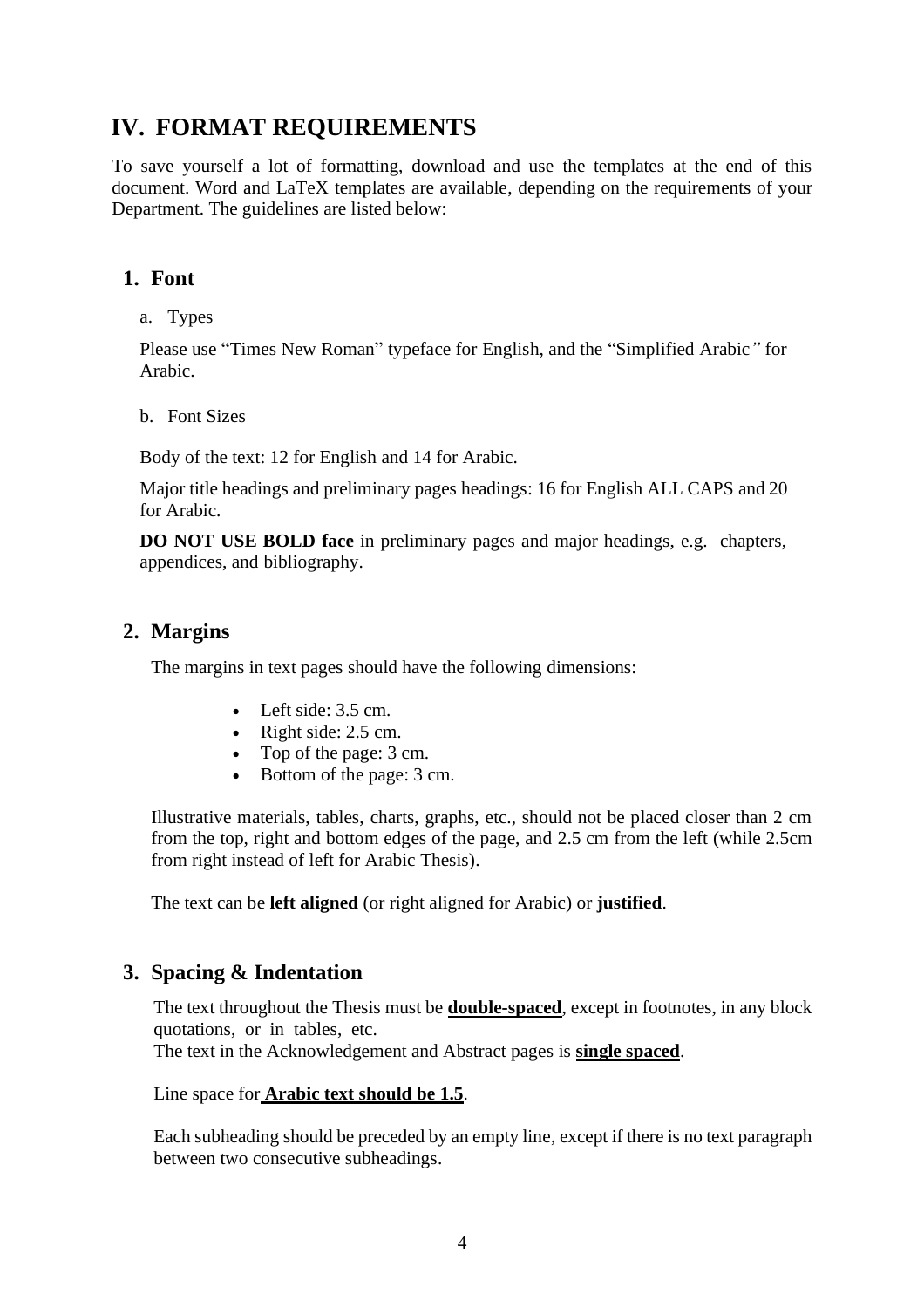Tables and illustrations should be preceded and followed by a double-space (an empty line).

All paragraphs should be indented 1.5cm from the margin. Subheadings are not indented (except level 5).

#### <span id="page-4-0"></span>**4. Numbering of Pages, Figures and Tables**

Numbering shall start with ACKNOWLEDGMENTS and continue sequentially using Arabic numerals (1, 2, 3…) placed in the center, and at the bottom of the page.

Figure and table numbering must be either continuous throughout the Thesis (Figure 1, Figure 2,…) or by chapter that is (Figure 1.1, Figure 1.2, Figure 2.1, …).

#### <span id="page-4-1"></span>**5. Major Headings and Subheadings**

Major headings, e.g. the titles in the preliminary pages: "CHAPTER's title, "NOTES", "REFERENCES" or "BIBLIOGRAPHY" should all be typed in capital letters, size 16, centered and not bold.

If a chapter's title runs on more than one line, it should be single spaced.

The heading CHAPTER and its TITLE should be double-spaced.

Each subheading is preceded by its number as it appears in the Table of Contents of the Thesis. Each subheading has a higher attention value than any subsequent ones. These are designated as first-, second-, third- and fourth-level subheadings, and are differentiated as follows:

First-level subheadings are in bold, regular typefaces **A. First-Level Subheading** (or "Heading 2" in Word)

Second-level subheadings are in bold, italics typefaces: *1.Second-Level Subheading* (or "Heading 3" in Word)

Third-level subheadings are in regular typefaces, underlined: a. Third-Level Subheading (or "Heading 4" in Word)

Fourth-level subheadings are in regular typefaces, underlined with dots: i. Fourth-Level Subheading (or "Heading 5" in Word)

In order to list items, major points or ideas, use **bullets** at the beginning of the line, after an indentation of 1.5 cm for a new paragraph. You can further subdivide the bullets using dashes.

#### <span id="page-4-2"></span>**6. Preliminary Pages**

The Thesis includes the following three parts: Preliminary pages, body or text, and end pages which include appendices, endnotes, if any, and references or bibliography. Each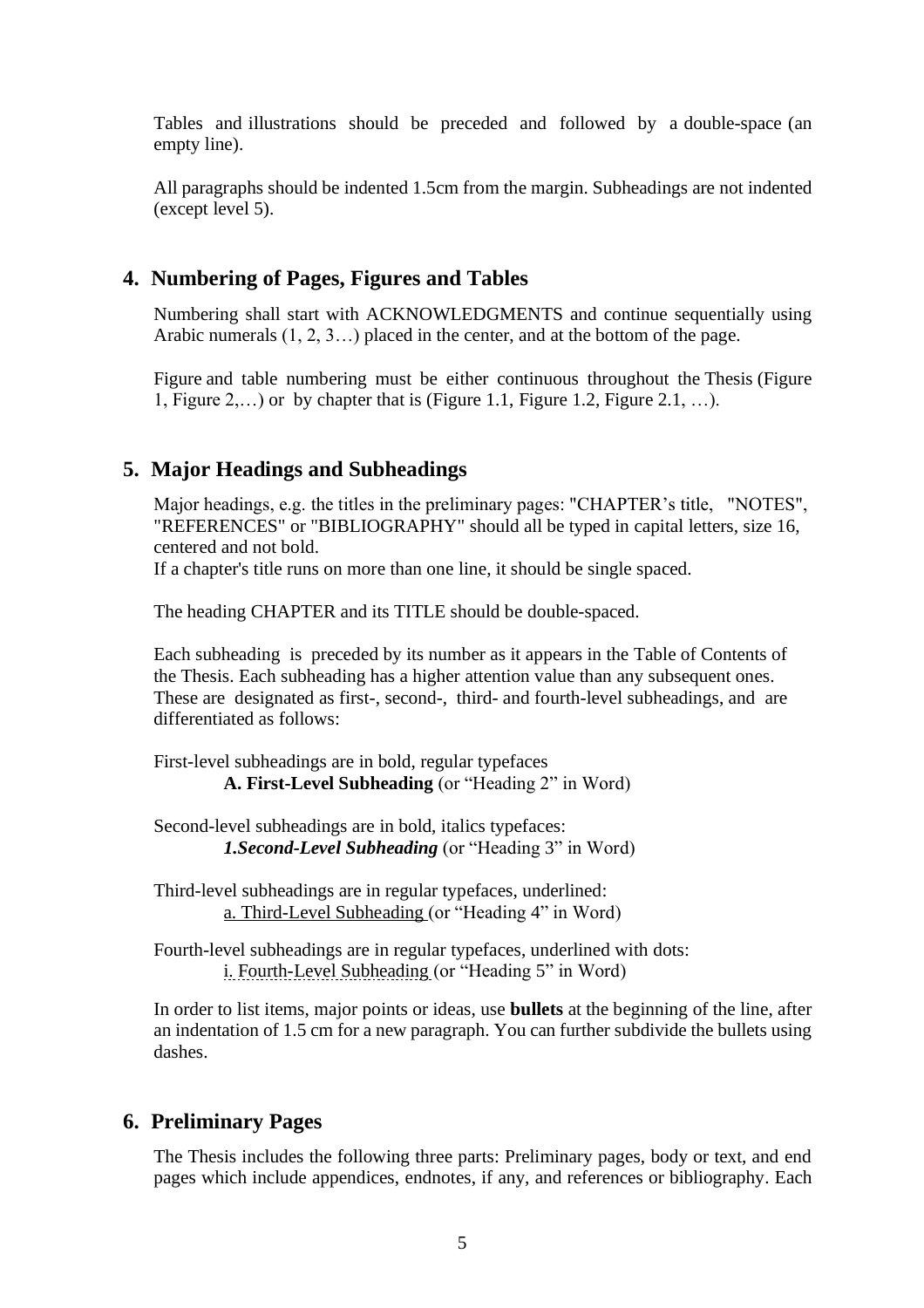of these parts may be subdivided into sections and subsections. These should be clearly reflected in the table of contents.

The preliminary pages should be ordered as follows:

a. A Mandatory Title page (Not numbered)

This page includes the name of the University, the full title of the Thesis, the full name of the student, as well as the title of the degree conferred, the name of the Department, the name of the Faculty or School, the place and the date of defense.

**N.B.** The student's name should include her/his First name, Father's name and Family name. For married female students, the name should be as registered in AUB.

b. A Mandatory Thesis Approval page (Not numbered)

c. A Mandatory Thesis Release form (Not numbered) This form must be signed and dated when the Thesis copy is deposited at AUB ScholarWorks. Filling in the box of one of the options below, as appropriate. Once done, sign and date on the day it is submitted to ScholarWorks.

- d. Acknowledgments, if any (Numbered as 1): Typing of the page numbers starts with this page.
- e. A Mandatory Abstract: summarizes the Thesis' main points: No word limit applies.
- f. Preface: Optional.
- g. A Mandatory Table of Contents: 2 samples of templates with 2 styles of Table of Contents are available at the end of this document.
- h. Illustrations, if any.
- i. Tables, if any.
- j. Abbreviations, if any.
- k. Glossary, if any.
- l. Dedication: Optional, placed before chapter 1 without the word "dedicated" and is not included in the ToC.

## <span id="page-5-0"></span>**7. Footnotes and Bibliography**

Footnotes are typed at the bottom of the page and are separated from the text by a separator. They are indented (1.5 cm) and preceded by the appropriate number (size 12) or (size 10 superscript) assigned to each in the text above.

They are single-spaced if they run on more than one line and spaced between two notes.

For all matters not discussed in the present Thesis Manual, theses must follow the form and style specified by your Department or Program such as AAA, APA, MLA, etc… using Microsoft-Word or LaTeX, provided it conforms to all specifications laid out in this Thesis Manual for preliminary pages.

In order to help you organize your bibliography, footnotes, references, and citations; Citation managers, EndNote and Mendeley are available for your convenience on the library homepage.